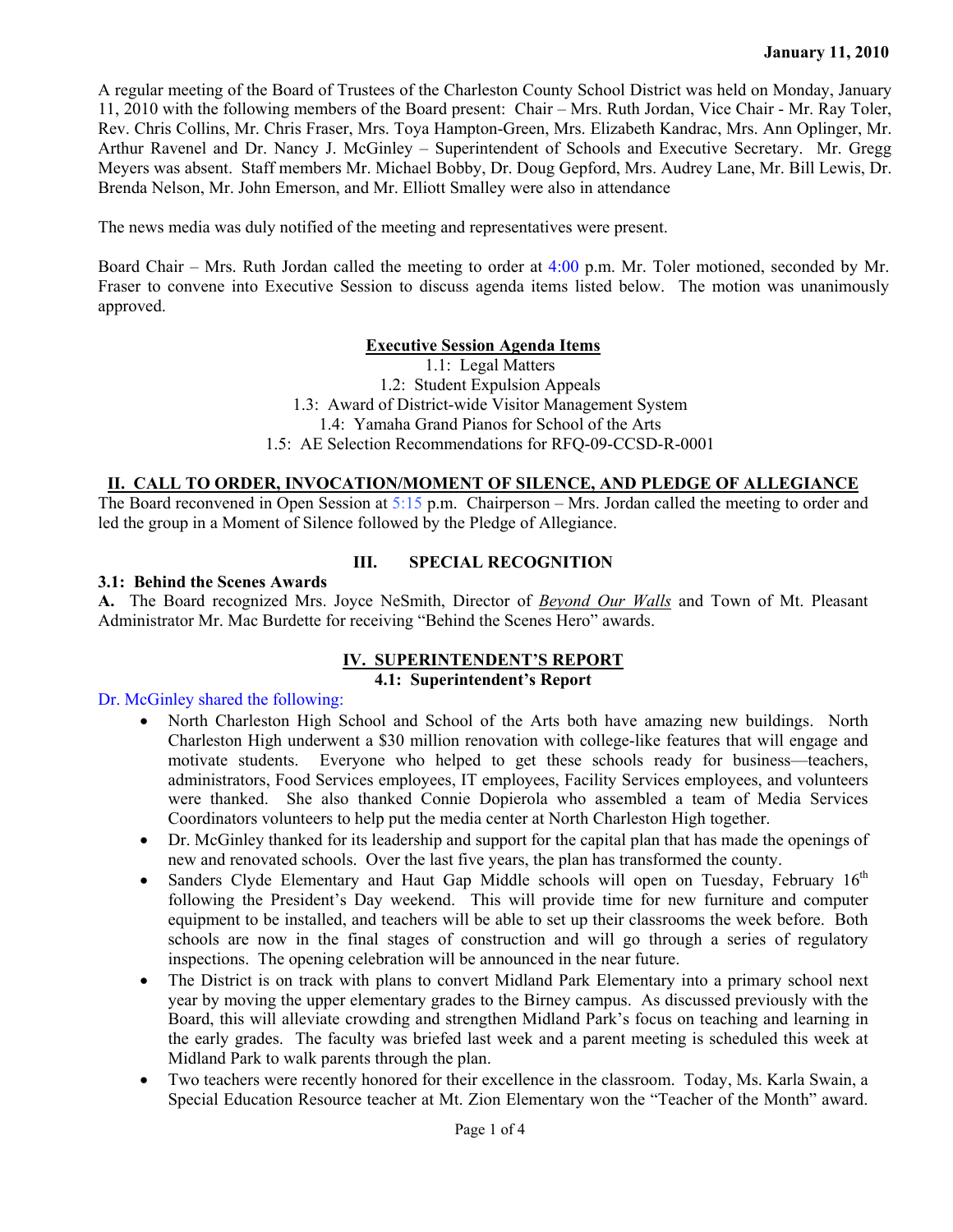Last week Ms. Mary Beth Meggett was one of only two educators statewide honored by President Obama at the White House for the Presidential Award for *Excellence in Mathematics and Science Teaching.* 

# **V. VISITORS, PUBLIC COMMUNICATIONS 5.1: Visitors, Public Communications**

1. Mr. Robert New, Mrs. Ann Cheek, Mr. Jim Fisher, Mrs. Sally Newell, Mr. Corey Webb, Ms. Suzanne Reid, Mr. Bill Smyth, Ms. Chaney Long, Mrs. Ann Birdseye, Mr.. Alan Hopkins, Mr. John Cusatis, Ms. Rene Bufo Miles, Ms. Robbin Mosier, and Mr. Karl Clark addressed the Board in support of naming the School of the Arts Theatre in honor of Mrs. Rose Maree Meyers.

# **XI. APPROVAL OF MINUTES/EXECUTIVE SESSION AGENDA ITEM**

## **6.1: Open and Executive Session Minutes of December 14, 2009**

Mr. Toler motioned, seconded by Mrs. Kandrac approval of the Open and Executive Session minutes of December 14, 2009. The motion was approved 8-0.

## **6.2: Motions of Executive Session of January 11, 2010**

The Board approved the following motions that were made in Executive Session on **January 11, 2010**:

- **1.1: Legal Matters** The Board discussed Legal Matters in Executive Session. No action was taken.
- **1.2: Student Expulsion Appeals** The Board acted on two student expulsion appeals as follows:
	- 1. The Board approved the committee's recommendation for **a Clark Academy** student by
		- o Overturning the District 10 Constituent Board's November 2009 expulsion;
		- o Placing and referring the student to the new Summit II Program for credit recovery for the remainder of the 2009-2010 school year; and
		- o After successful completion of the Summit II Program, the Office of Student Placement will make a placement recommendation for student for the 2010-2011 school year. The motion was approved 8-0.
	- 2. The Board approved the committee's recommendation for **a C.E. Williams Middle** student
		- o Overturning the District 10 Constituent Board's November 2009 expulsion;;
		- o Assigning the student to St. Andrews Middle or West Ashley Middle;
		- o Placing the student on Office of Student Placement probation; and

o Counseling will also be provided for student by the Office of Student Placement. The motion was approved 8-0.

**1.3: Award of District-wide Visitor Management System** – The Board approved the recommendation to award District-wide Visitor Management System (B9026) to Raptor Technologies, Inc. The funding source is Fixed Cost of Ownership funds. The initial year cost including equipment is \$147,420. Potential contract cost over the maximum term (5 years) is \$138.240. The motion was approved 8-0.

**1.4: Yamaha Grand Pianos for School of the Arts**– The Board approved a recommendation to procure Yamaha Music Equipment for School of the Arts Education Program from Yamaha Source Sole procurement. The funds to procure this equipment are contained in the budget approved for School of the Arts. The total cost for this project is \$95,000. The motion was approved 8-0

**1.5: AE Selection Recommendations for RFQ-09-CCSD-R-0001** – The Board approved 1) the recommended selection of the following firms to design projects to be funded from the Qualified School Construction Bonds and 2) Authorizing the Superintendent to have staff move forward with the negotiation of a design contract for each of these groups. The motion was approved 8-0.

|--|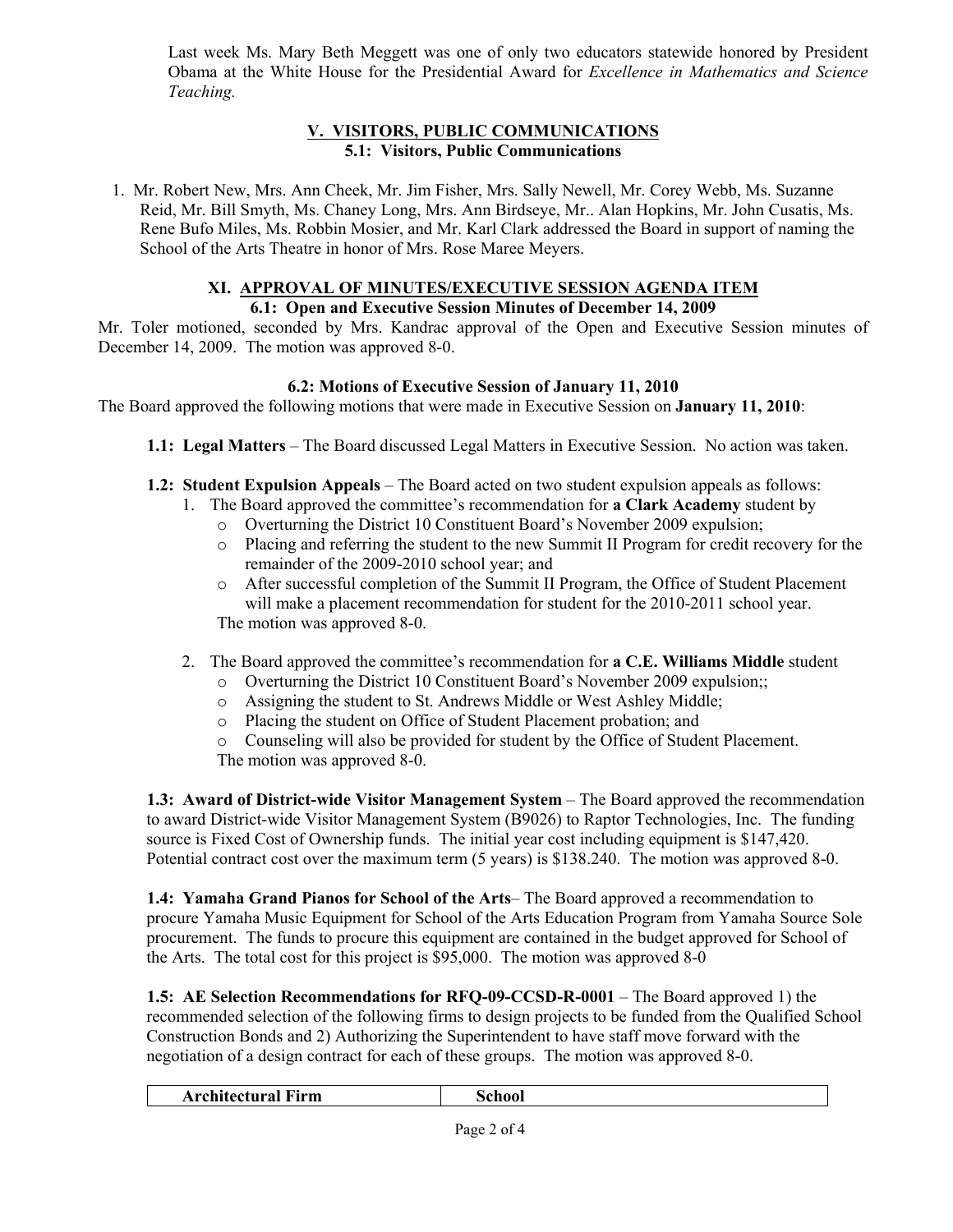| McKellar & Associates                  | Baptist Hill High School                  |
|----------------------------------------|-------------------------------------------|
| <b>Stubbs Muldrow Herin Architects</b> | North Charleston Creative Arts Elementary |
| John Ciccarelli Architects             | Clark Academy                             |
| <b>SGA</b> Architects                  | Stall High and Birney Middle              |
| TI Group                               | Midland Park ES                           |

## **6.3: Financial Minutes of December 14, 2009**

Mr. Toler motioned, seconded by Mrs. Kandrac approval of the financial minutes of December 14, 2009. The motion was approved 8-0.

# **VII: MANAGEMENT REPORT**

# **7.1: Capital Projects Report – October 2009**

The Board received the Capital Projects Report of October 2009 as information.

Mr. Michael Bobby, Chief Financial Officer, for the District said the report reflects updated budgets by both Construction Management Firms. The construction program is fully underway. In the moth of October, the District's expenditures amounted to \$17.3 million. He also said that the report reflects up to \$25 million which was set aside for the Rivers campus as requested earlier by the Board.

## **7.2: Charter School General Operating Funding Formula**

Mr. Michael Bobby, Chief Financial Officer for the District, presented information on the General Operating Funding Formula for Charter Schools. He explained step-by-step how the three-part formula is calculated. He also announced that Charter Schools will receive a reduced amount this year since charter school funding is based on previous school year amounts. Mr. Bobby said if all schools were funded as charter schools, the amount would exceed what the District gets from the state.

# **VIII: CHARLESTON ACHIEVING EXCELLENCE UPDATE**

## **8.1: Future Vision for CCSD Zone Concept**

Dr. Nancy McGinley presented information on the Future Vision for CCSD Zone Concept as follows:

• *On October 26, 2009, the Zone Concept was presented to the Board illustrating a plan to strategically address the District's core values of Results—Access—Partnerships. Recognizing the logistical challenges in the District, the Zone Concept offers more choices. The third phase of the capital improvement plan, the neighborhood planning team process which produced "partial magnet" thematic schools and the state requirements for career academies under E.E.D.A. all support the vision plan to offer a "portfolio" of school options within each of the four geographic quadrants within the county. The four geographic quadrants are the North Zone (District 4), the Southwest Zone (Districts 3, 9, and 23), the East Zone (Districts 1 and 2), and the Central Zone (Districts 10 and 20). A series of Town Hall meetings were held over a two-month period. The vision concept was presented to Mayors and members of the Chamber of Commerce for feedback. The input was favorable. Dr. McGinley recommended the Future Vision be approved with transportation within zones and not outside of zones. The zone concept does not eliminate previously established magnets and does not change role of Constituent Boards or Associate Superintendents. However, it provides higher quality education.* 

Mrs. Oplinger motioned, seconded by Mrs. Green approval of agenda item 9.6 - **Future Vision of CCSD – Geographic Zone Concepts**. The motion was approved 8-0.

# **IX**. **POTENTIAL CONSENT AGENDA ITEMS**

**9.1: Approval of Applications for Innovative Approach Pilot Programs** – *A recommendation to approve applications for Innovative Approach Pilot Program.* Mrs. Oplinger motioned, seconded by Mr. Fraser approval of the recommendation to approve Innovative Approach/Pilot Program Applications for Maritime Studies at West Ashley High. The motion was approved 8-0.

**9.2: Funding for Invitation for Bid #B1010 for APC Smart UPS Equipment and Accessories –** *A recommendation to approve the funding for Invitation for Bid #B1020 for APC Smart UPS Equipment and Accessories.* The funding source is 2005-2009 Building Program Funds not to exceed \$200,000 and FY2009-10 General Operating Funds (approximately \$120,000). Mrs. Oplinger motioned, seconded by Mr. Fraser approval